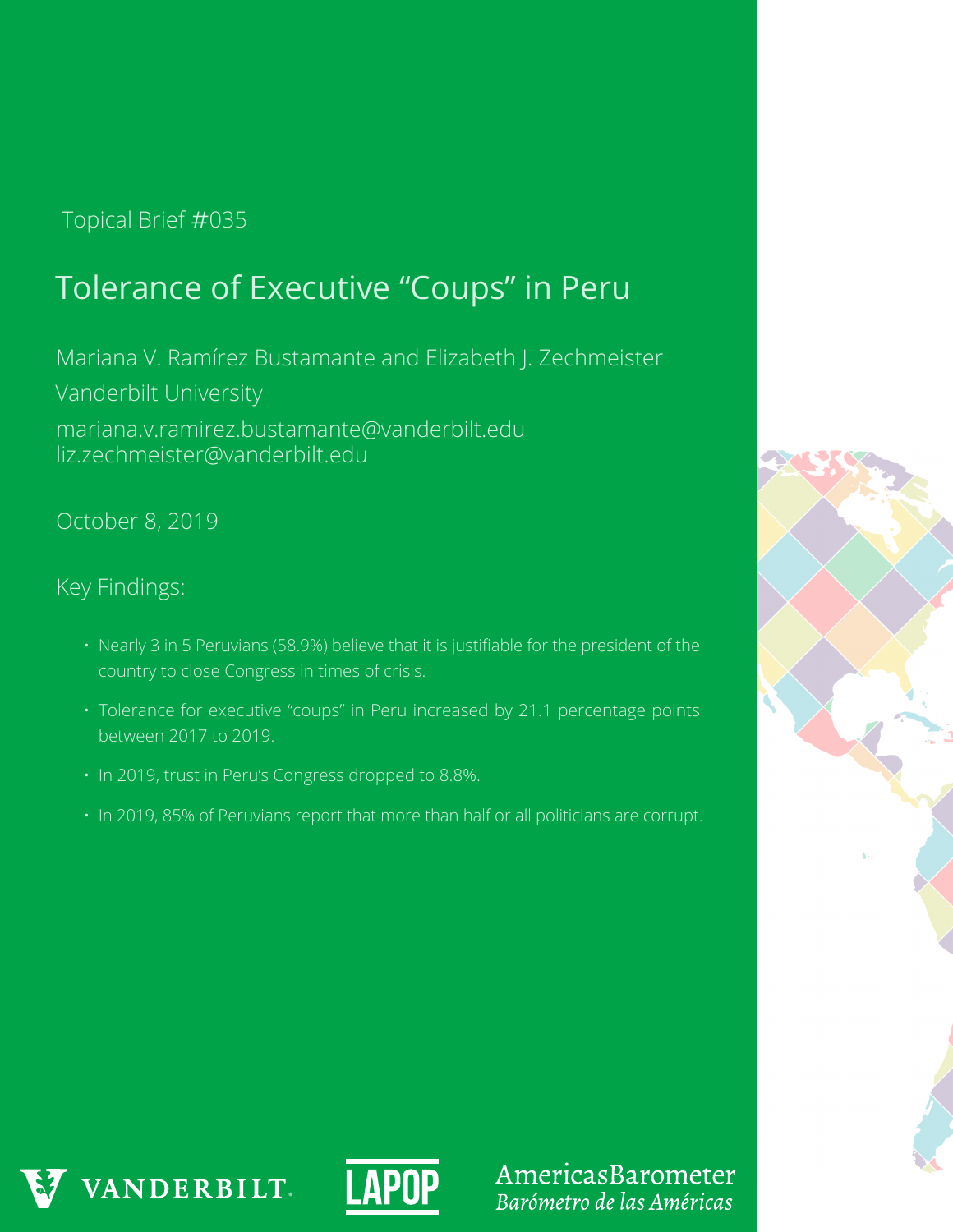Peru's President Martín Vizcarra issued a decision to dissolve congress on September 30, a maneuver he defended as a "democratic solution" to address legislative impasse while fighting against corruption.<sup>[1](#page-4-0)</sup> The opposition-controlled congress, on the other hand, referred to it as a "*coup d'etat*."[2](#page-5-0) The extraordinary move by the president to shutter congress is controversial and raises concerns about the stability of Peru's political system. To understand why Vizcarra gambled that his administration could fend off congressional backlash and withstand a constitu-tional crisis, it is illuminating to consider public opinion on the topic.<sup>[3](#page-5-1)</sup> This *Topical Report* presents data from LAPOP's AmericasBarometer survey, which shows high public tolerance for "presidential coups" (that is, the dissolution of congress, also known as a "self-coups", or *autogolpe*). Public opinion may have provided Vizcarra the policy space for last week's actions and, as well, may be key to whether Vizcarra is able to weather the resulting political storm.

According to the 2019 AmericasBarometer national survey of Peru, nearly 3 in 5 Peruvians (58.9%) believe that it is justifiable for the president of the country to close Congress and govern without this institution in times of crisis.<sup>[4](#page-5-2)</sup> In short, a clear majority of citizens expresses tolerance for what are often referred to as executive "coups" (though we note that the question wording refers to a hypothetical situation and does not use this politicized term). Figure [1](#page-2-0) puts this level of tolerance in comparative perspective, by showing this attitude across the Latin American and Caribbean (LAC) region. By far, Peru is the country with the highest level of tolerance in the region. It ranks almost 30 percentage points above Mexico (at 28.1%), which has the second highest proportion of citizens reporting that it is justifiable for the president to close congress when the country is facing difficult times.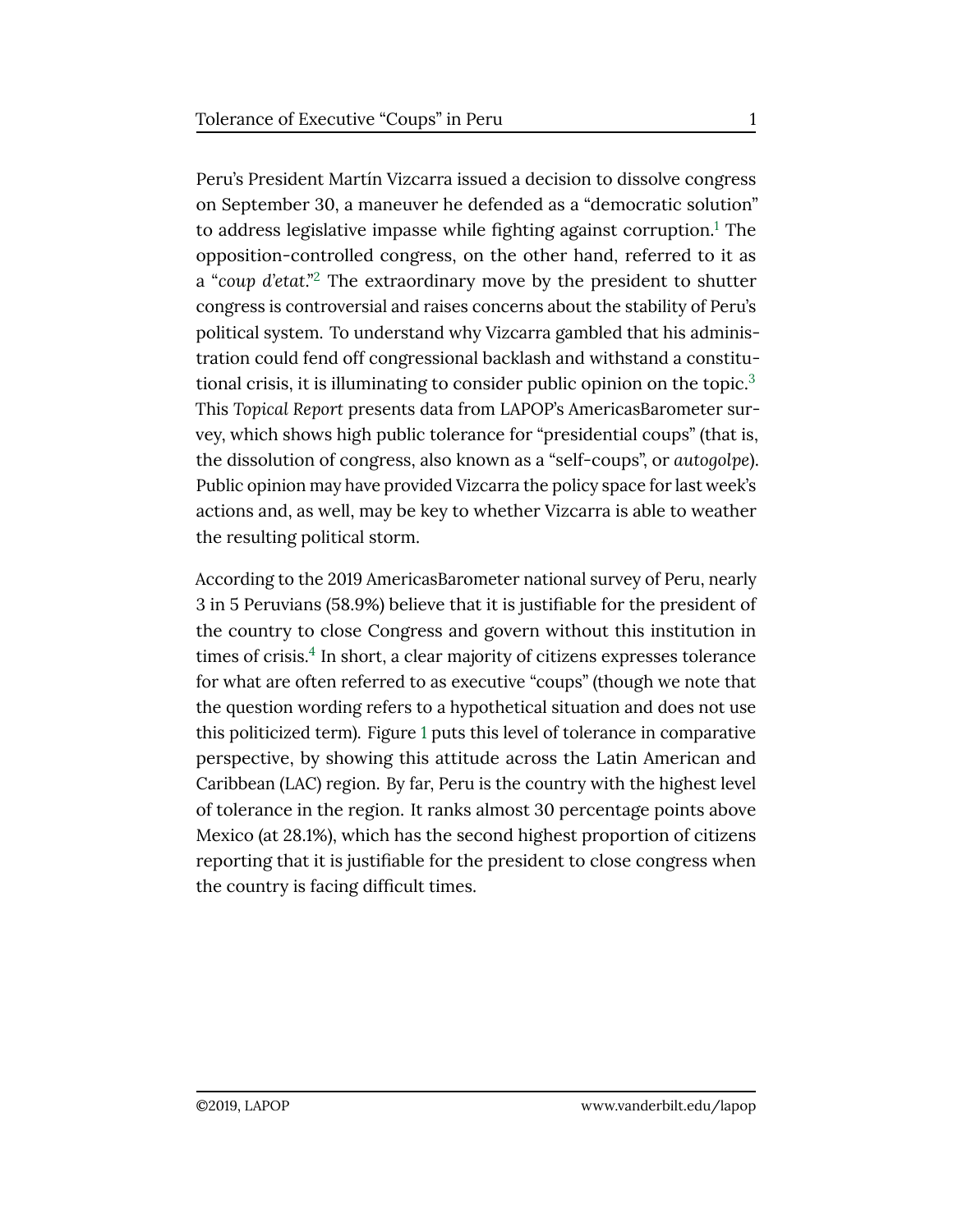<span id="page-2-0"></span>



 95 % Confidence Interval (with Design-Effects)

Source: © AmericasBarometer, LAPOP, 2018/19; v.GM20190821\_E

**Figure 1: Tolerance of Executive "Coups" in the LAC Region, 2018/19**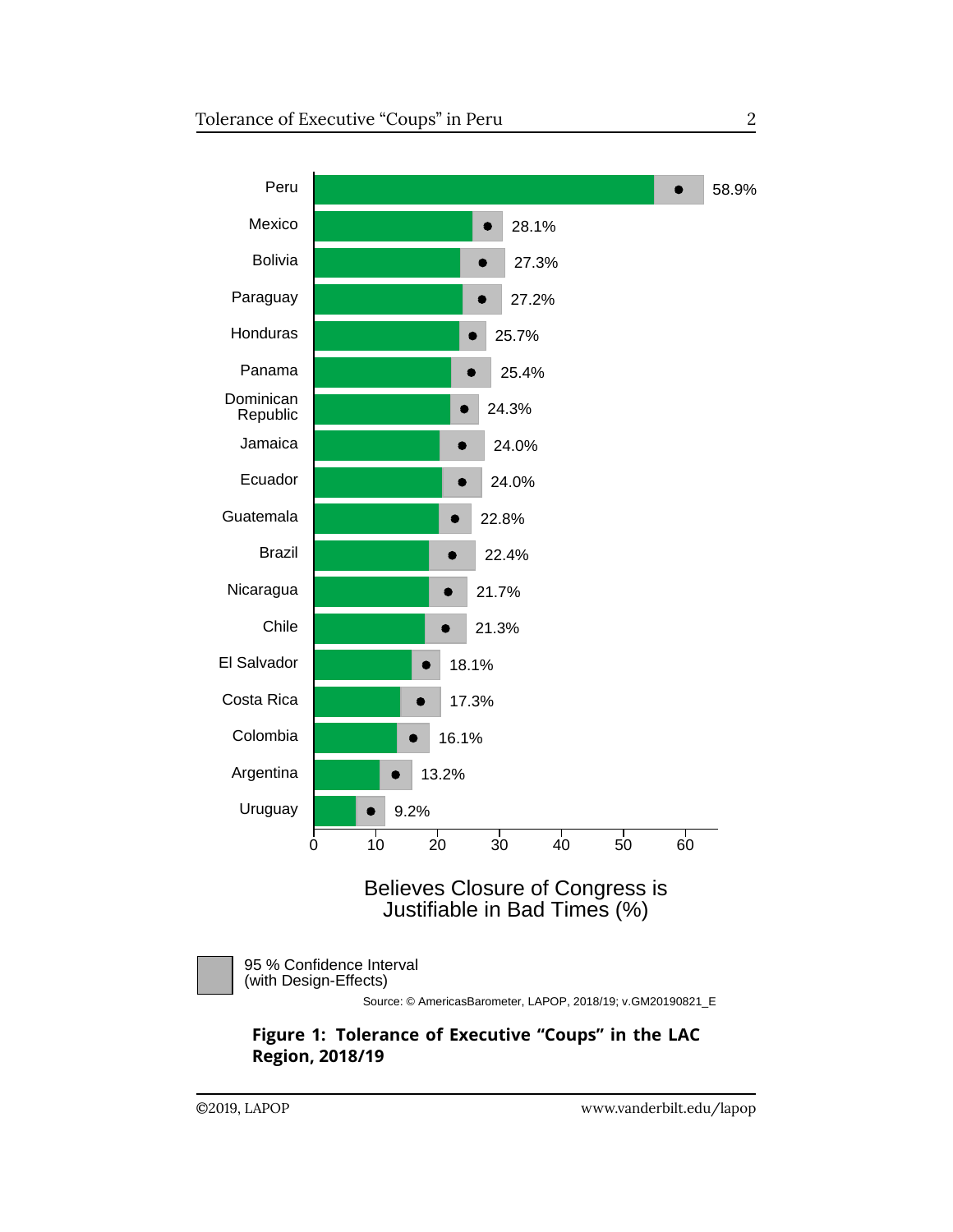The AmericasBarometer database also provides cross-time data on tolerance for executive maneuvers to close congress. According to our analysis of these data, tolerance for executive "coups" has increased in the average LAC country, with that attitude steadily increasing from 2012 forward (see also Cohen [\(2017\)](#page-5-3)). Peru's cross-time trajectory reflects with this region-wide trend, but to a comparatively striking degree. Figure [2](#page-3-0) shows that in Peru this attitude has been on the rise since 2012, and from 2017 to 2019 affirmative answers to the executive coup question increased by 21.1 percentage points.

<span id="page-3-0"></span>

Source: © AmericasBarometer, LAPOP, 2010-2018/19; v.GM20190821\_E

#### **Figure 2: Tolerance of Executive "Coups" in Peru, 2010- 2019**

Who is more likely to justify an executive closure during times of crisis? In the rest of the LAC region, our analyses of the AmericasBarometer data indicate that the poor (vs. the wealthier) and those who are in the youngest and oldest age cohorts (vs. the middle age cohorts) are more tolerant of hypothetical executive coups. Notably, public opinion in Peru trends in the opposite direction. Our analyses of the 2019 Peru AmericasBarometer data reveal that those in the poorest wealth quintile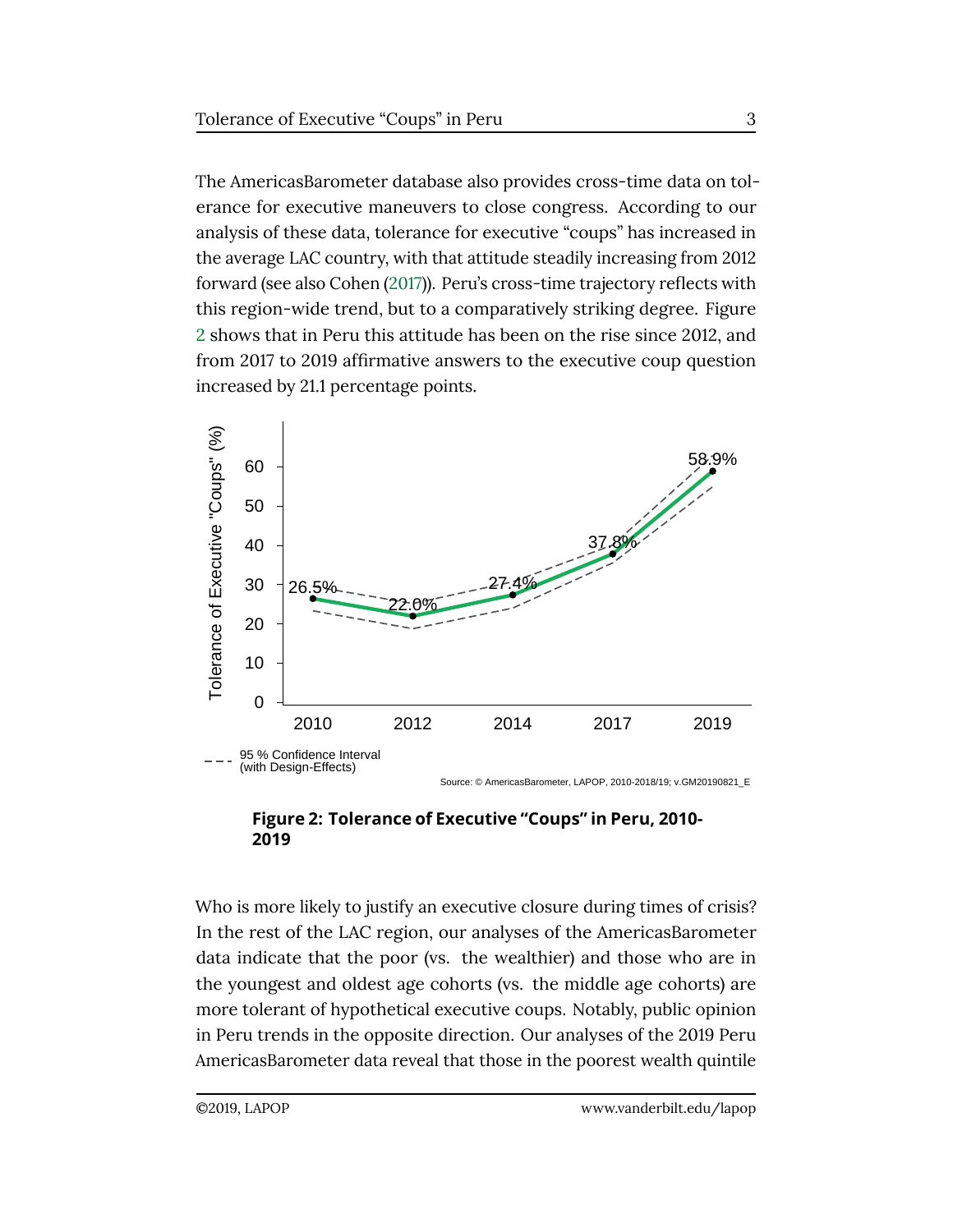are *less* likely to express tolerance of executive coups. Further, individuals in the youngest (18-25) and oldest (66 or above) age cohorts are *less* likely to perceive executive coups as justifiable, compared to those aged 26 to 65.

According to the Peruvian Constitution (Art. 134), the president can dissolve Congress if the latter censures or rejects the "vote of confidence" of two Cabinet Councils. In other words, the president has the legal authority to close Congress in some cases, so invoking this procedure is not necessarily at odds with democratic processes. In fact, in a multiple regression analysis that controls for socioeconomic and demographic factors, neither satisfaction with nor support for democracy predicts tolerance for an executive-led closure of congress in Peru. Interestingly, approval of the president also does not predict tolerance for such an action.

However, those Peruvians who have low levels of trust in Congress are nearly twice as likely to express tolerance for executive decisions to shut-ter Congress.<sup>[5](#page-5-4)</sup> This finding is important because trust in Congress in Peru is low and has been declining over time. In the period between 2006 and 2017, on average, 15.9% of Peruvians expressed trust in Congress. From 2017 to 2019 alone, that figure has dropped to 8.8%. One contributing factor may be increased perceptions of corruption in politics. Between 2017 and 2019, the proportion of Peruvians who report that more than half or all politicians to be corrupt increased from 77 to 85%. The data also show that those who perceive more corruption trust Congress less and are more tolerant of executive coups. Combating corruption and restoring confidence in Congress are two important and related paths toward decreasing the Peruvian public's appetite for executive-led moves aimed at the dissolution of Congress.

## **Notes**

<span id="page-4-0"></span>1. [https://www.nytimes.com/2019/09/30/world/americas/peru-vizcarra-congress.html.](https://www.nytimes.com/2019/09/30/world/americas/peru-vizcarra-congress.html)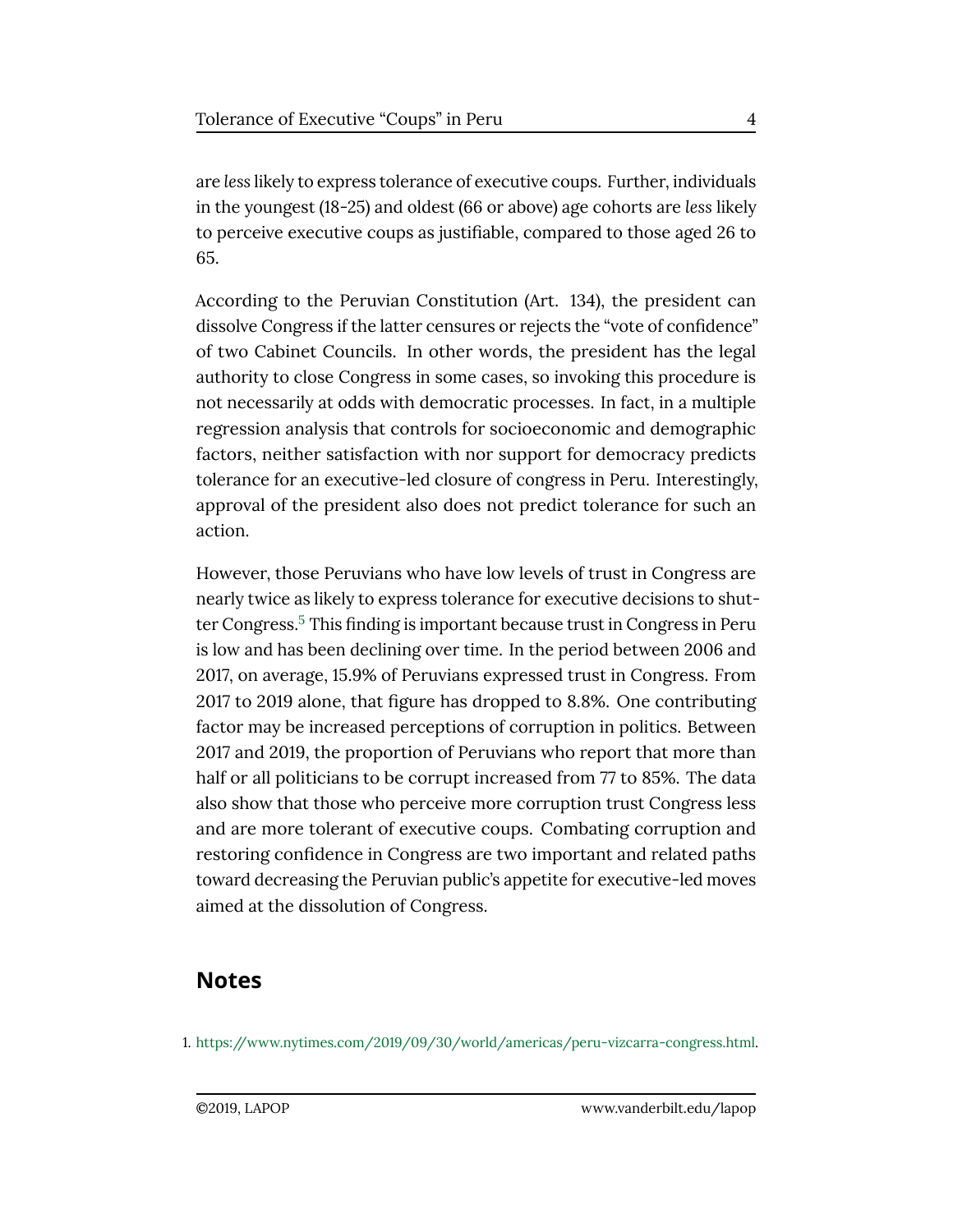#### <span id="page-5-0"></span>2. *Ibid.*

- <span id="page-5-1"></span>3. [https://www.miamiherald.com/news/local/news-columns-blogs/andres-oppenheimer/](https://www.miamiherald.com/news/local/news-columns-blogs/andres-oppenheimer/article235793842.html) [article235793842.html](https://www.miamiherald.com/news/local/news-columns-blogs/andres-oppenheimer/article235793842.html).
- <span id="page-5-2"></span>4. The AmericasBarometer Peru survey was conducted between February 16 and March 25, 2019. Tolerance of executive "coups" is measured with the following AmericasBarometer survey question: **JC15A.** Do you believe that when the country is facing very difficult times it is justifiable for the president of the country to close the Congress/Parliament and govern without Congress/Parliament? (1) Yes, it is justified (2) No, it is not justified.
- <span id="page-5-4"></span>5. The AmericasBarometer asks about trust in the national congress on a 7-point scale; for this analysis, we coded responses 1, 2, and 3 as low trust and responses 5, 6, and 7 as high trust. Among those with low trust in congress, 63.4% indicate that an executive coup can be justifiable, while that rate is 35.9% among those with high trust in congress.

## **References**

<span id="page-5-3"></span>Cohen, Mollie J. 2017. "Chapter One: Support for Electoral Democracy in the Americas." In *The Political Culture of Democracy in the Americas 2016/17,* edited by Noam Lupu Mollie J. Cohen and Elizabeth Zechmeister, 1–26. [https : / / www . vanderbilt . edu / %20lapop / ab2016 /](https://www.vanderbilt.edu/%20lapop/ab2016/AB2016-17_Comparative_Report_English_V2_%20FINAL_090117_W.pdf) [AB2016-17\\_Comparative\\_Report\\_English\\_V2\\_%20FINAL\\_090117\\_W.](https://www.vanderbilt.edu/%20lapop/ab2016/AB2016-17_Comparative_Report_English_V2_%20FINAL_090117_W.pdf) [pdf](https://www.vanderbilt.edu/%20lapop/ab2016/AB2016-17_Comparative_Report_English_V2_%20FINAL_090117_W.pdf).